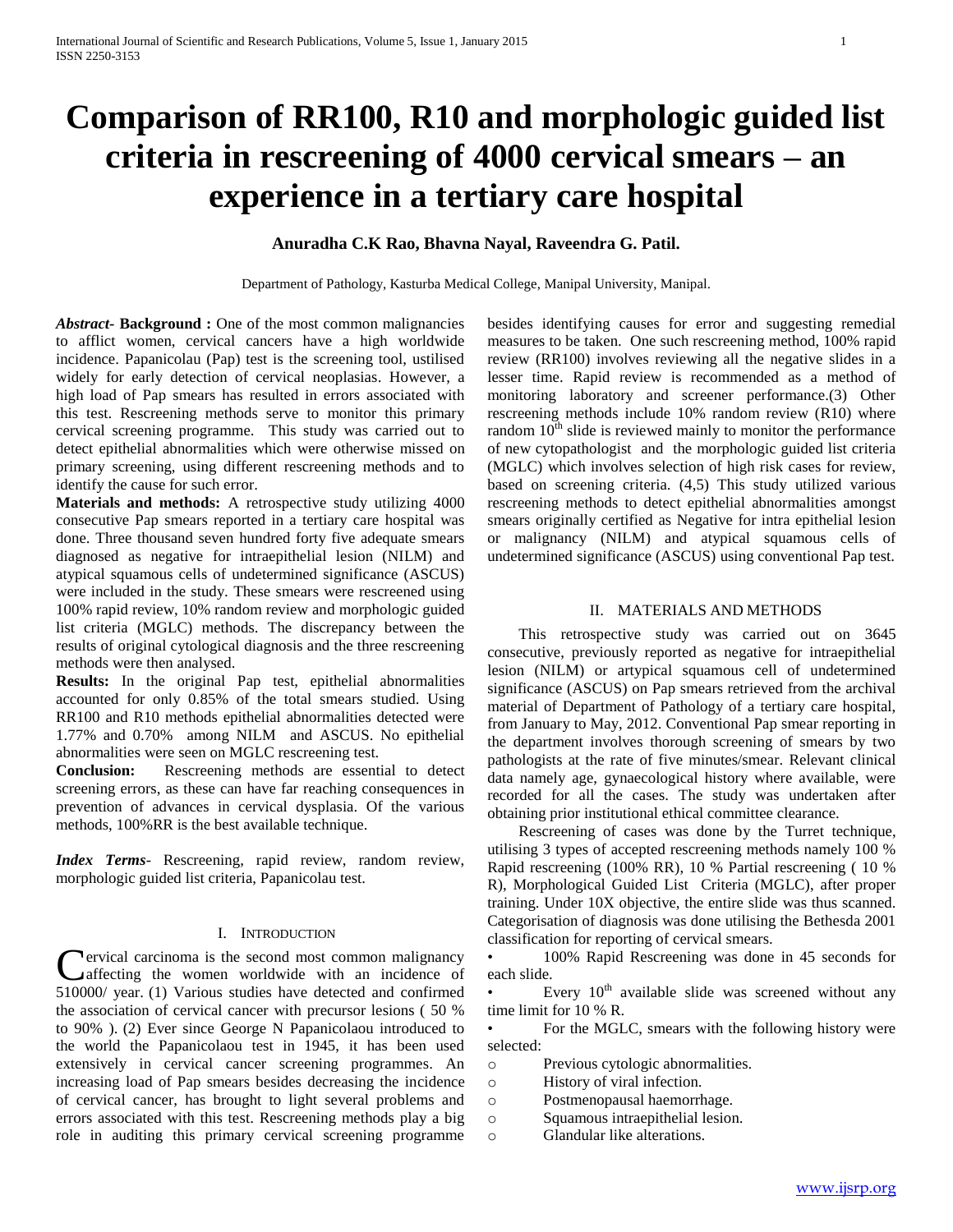#### o Visual inspection abnormalities.

In either of the methods, the smears found to have epithelial abnormality were then reviewed carefully for subtyping.

 Criteria for inclusion: All pap smears with adequate cellularity reported as NILM or ASCUS. Criteria for exclusion:

- 1. Non available smears.
- 2. Smears with epithelial abnormalities and inadequate cellularity (removed after rescreening).

 Results obtained on RR100%, R10 and MGLC were then compared with the original diagnosis to detect lesions originally reported as NILM /ASCUS. The discrepancy between the results obtained by different rescreening methods, were analysed.

## III. RESULTS

 Four thousand consecutive Pap smears reported in the Pathology department of a tertiary care hospital were retrieved. The age group of these patients ranged from 17-86 years with majority (33%) being between 31-40 years. Of these, 255 cases were excluded from the study after rescreening, as 195 smears were inadequate and 60 cases had epithelial abnormalities. The summary and comparison of the results of RR100, R10 and MGLC rescreening methods and original diagnosis is illustrated in table 1.

# **Table 1: Comparison of results of original diagnosis, RR 100, R10 and MGLC**

 Abbreviations: LSIL – Low grade squamous intraepithelial lesion. HSIL- High grade squamous intraepithelial lesion, ASC-H - atypical squamous cells – HSIL cannot be ruled out, AGUS atypical glandular cells of undetermined significance.

 Total of 3745 cases were included in the study of which 3713 (99.15%) and 32 (0.85%) were reported as NILM and ASCUS, respectivitely by conventional Pap smear testing were included in the study. Four hundred sixty seven cases of NILM also had additional pathology such as infections, atrophy or inflammatory atypia. Bacterial vaginosis (BV) was the most commonly detected infection followed by Trichomonas vaginalis infection (TV). Inflammatory atypia, atrophy associated changes and combined infections were also noted. Other epithelial changes included Herpes simplex virus infection, radiotherapy induced changes and granulomatous inflammation.

 On 100% Rapid Review, sixty six cases (1.77%) were detected to have epithelial abnormalities. Amongst these epithelial abnormalities, the most commonly detected condition was ASCUS, followed by LSIL. Other abnormalities detected were AGUS, ASC-H and HSIL in decreasing frequency. Amongst the infections, predominance of Candidiasis, followed by Bacterial vaginosis was seen and were picked up in slightly increased numbers compared to the original diagnosis. Higher numbers of atrophic smears were also detected on rescreening.

For R10 rescreening method, every  $10<sup>th</sup>$  slide of 4000 consecutive slide was analysed. However, 18 slides were not available for rescreening. R10 recreening of 382 slides was done, the results of which are tabulated in table 2. One case was recategorised as LSIL and two cases as ASCUS.

| <b>Diagnosis</b><br><b>R10</b><br><b>MGLC</b><br>Original<br><b>RR100</b><br>diagnosis<br>$(n=3745)$<br>$(n=382)$ $(n=363)$<br>$(n=3745)$<br><b>NILM</b><br>379<br>353<br>3713<br>3679<br>1.<br>(99.30)<br>(76.20)<br>(99.15)<br>(98.23)<br><b>NILM</b><br>3246<br>3114<br>310<br>40<br>a)<br>(81.79)<br>(8.60)<br>without other<br>(87.42)<br>(84.64)<br>pathology<br>58<br>Candidiasis<br>150 (4.04)<br>157 (4.27)<br>11<br>b)<br>(2.90)<br>(12.50)<br><b>Bacterial</b><br>135 (3.67)<br>13<br>131 (3.53)<br>c)<br>9(1.90)<br>Vaginosis<br>(3.17)<br>d)<br>Trichomonas<br>30(0.81)<br>34 (0.92)<br>Vaginalis<br>40<br>146 (3.93)<br>225(6.11)<br>e)<br>Atrophy<br>(10.56)<br>$\overline{4(0.11)}$<br>7(0.19)<br>$3(0.79)$ $3(0.60)$<br>f)<br>Inflammatory<br>atypia<br>Combined<br>4(0.05)<br>2(0.05)<br>g)<br>Infections<br>4(0.11)<br>3(0.15)<br>3(0.79)<br>h)<br>Others<br>2.<br>0.50%<br><b>ASCUS</b><br>32 (0.85)<br>43(1.15)<br>3.<br><b>LSIL</b><br>14 (0.37)<br>0.20%<br>4.<br><b>HSIL</b><br>1(0.03)<br>5.<br>ASC-H<br>2(0.05)<br><b>AGUS</b><br>6.<br>6(0.17) |  |  | Number of cases (%) |  |  |  |  |  |
|---------------------------------------------------------------------------------------------------------------------------------------------------------------------------------------------------------------------------------------------------------------------------------------------------------------------------------------------------------------------------------------------------------------------------------------------------------------------------------------------------------------------------------------------------------------------------------------------------------------------------------------------------------------------------------------------------------------------------------------------------------------------------------------------------------------------------------------------------------------------------------------------------------------------------------------------------------------------------------------------------------------------------------------------------------------------------|--|--|---------------------|--|--|--|--|--|
|                                                                                                                                                                                                                                                                                                                                                                                                                                                                                                                                                                                                                                                                                                                                                                                                                                                                                                                                                                                                                                                                           |  |  |                     |  |  |  |  |  |
|                                                                                                                                                                                                                                                                                                                                                                                                                                                                                                                                                                                                                                                                                                                                                                                                                                                                                                                                                                                                                                                                           |  |  |                     |  |  |  |  |  |
|                                                                                                                                                                                                                                                                                                                                                                                                                                                                                                                                                                                                                                                                                                                                                                                                                                                                                                                                                                                                                                                                           |  |  |                     |  |  |  |  |  |
|                                                                                                                                                                                                                                                                                                                                                                                                                                                                                                                                                                                                                                                                                                                                                                                                                                                                                                                                                                                                                                                                           |  |  |                     |  |  |  |  |  |
|                                                                                                                                                                                                                                                                                                                                                                                                                                                                                                                                                                                                                                                                                                                                                                                                                                                                                                                                                                                                                                                                           |  |  |                     |  |  |  |  |  |
|                                                                                                                                                                                                                                                                                                                                                                                                                                                                                                                                                                                                                                                                                                                                                                                                                                                                                                                                                                                                                                                                           |  |  |                     |  |  |  |  |  |
|                                                                                                                                                                                                                                                                                                                                                                                                                                                                                                                                                                                                                                                                                                                                                                                                                                                                                                                                                                                                                                                                           |  |  |                     |  |  |  |  |  |
|                                                                                                                                                                                                                                                                                                                                                                                                                                                                                                                                                                                                                                                                                                                                                                                                                                                                                                                                                                                                                                                                           |  |  |                     |  |  |  |  |  |
|                                                                                                                                                                                                                                                                                                                                                                                                                                                                                                                                                                                                                                                                                                                                                                                                                                                                                                                                                                                                                                                                           |  |  |                     |  |  |  |  |  |
|                                                                                                                                                                                                                                                                                                                                                                                                                                                                                                                                                                                                                                                                                                                                                                                                                                                                                                                                                                                                                                                                           |  |  |                     |  |  |  |  |  |
|                                                                                                                                                                                                                                                                                                                                                                                                                                                                                                                                                                                                                                                                                                                                                                                                                                                                                                                                                                                                                                                                           |  |  |                     |  |  |  |  |  |
|                                                                                                                                                                                                                                                                                                                                                                                                                                                                                                                                                                                                                                                                                                                                                                                                                                                                                                                                                                                                                                                                           |  |  |                     |  |  |  |  |  |
|                                                                                                                                                                                                                                                                                                                                                                                                                                                                                                                                                                                                                                                                                                                                                                                                                                                                                                                                                                                                                                                                           |  |  |                     |  |  |  |  |  |
|                                                                                                                                                                                                                                                                                                                                                                                                                                                                                                                                                                                                                                                                                                                                                                                                                                                                                                                                                                                                                                                                           |  |  |                     |  |  |  |  |  |
|                                                                                                                                                                                                                                                                                                                                                                                                                                                                                                                                                                                                                                                                                                                                                                                                                                                                                                                                                                                                                                                                           |  |  |                     |  |  |  |  |  |
|                                                                                                                                                                                                                                                                                                                                                                                                                                                                                                                                                                                                                                                                                                                                                                                                                                                                                                                                                                                                                                                                           |  |  |                     |  |  |  |  |  |
|                                                                                                                                                                                                                                                                                                                                                                                                                                                                                                                                                                                                                                                                                                                                                                                                                                                                                                                                                                                                                                                                           |  |  |                     |  |  |  |  |  |
|                                                                                                                                                                                                                                                                                                                                                                                                                                                                                                                                                                                                                                                                                                                                                                                                                                                                                                                                                                                                                                                                           |  |  |                     |  |  |  |  |  |
|                                                                                                                                                                                                                                                                                                                                                                                                                                                                                                                                                                                                                                                                                                                                                                                                                                                                                                                                                                                                                                                                           |  |  |                     |  |  |  |  |  |
|                                                                                                                                                                                                                                                                                                                                                                                                                                                                                                                                                                                                                                                                                                                                                                                                                                                                                                                                                                                                                                                                           |  |  |                     |  |  |  |  |  |
|                                                                                                                                                                                                                                                                                                                                                                                                                                                                                                                                                                                                                                                                                                                                                                                                                                                                                                                                                                                                                                                                           |  |  |                     |  |  |  |  |  |
|                                                                                                                                                                                                                                                                                                                                                                                                                                                                                                                                                                                                                                                                                                                                                                                                                                                                                                                                                                                                                                                                           |  |  |                     |  |  |  |  |  |
|                                                                                                                                                                                                                                                                                                                                                                                                                                                                                                                                                                                                                                                                                                                                                                                                                                                                                                                                                                                                                                                                           |  |  |                     |  |  |  |  |  |
|                                                                                                                                                                                                                                                                                                                                                                                                                                                                                                                                                                                                                                                                                                                                                                                                                                                                                                                                                                                                                                                                           |  |  |                     |  |  |  |  |  |
|                                                                                                                                                                                                                                                                                                                                                                                                                                                                                                                                                                                                                                                                                                                                                                                                                                                                                                                                                                                                                                                                           |  |  |                     |  |  |  |  |  |
|                                                                                                                                                                                                                                                                                                                                                                                                                                                                                                                                                                                                                                                                                                                                                                                                                                                                                                                                                                                                                                                                           |  |  |                     |  |  |  |  |  |

## **Table 2: Comparison of original diagnosis and R10 rescreening**

| <b>Diagnosis</b> |                        | Original        | <b>R10</b>             |  |  |
|------------------|------------------------|-----------------|------------------------|--|--|
|                  |                        | diagnosis       | <b>Number of cases</b> |  |  |
|                  |                        | Number of cases | $(\%)$                 |  |  |
|                  |                        | $(\%)$          | $(n=382)$              |  |  |
|                  |                        | $(n=382)$       |                        |  |  |
| 1.               | <b>NILM</b>            |                 | 379(99.30)             |  |  |
|                  |                        | 380(99.48)      |                        |  |  |
| a)               | <b>NILM</b><br>without | 330 (86.84)     | 310 (81.79)            |  |  |
|                  | other pathology        |                 |                        |  |  |
| $\mathbf{b}$     | Candisiasis            | 12(3.16)        | 11 (2.90)              |  |  |
| $\mathbf{c})$    | <b>Bacterial</b>       | 13 (3.43)       | 12(3.17)               |  |  |
|                  | Vaginosis              |                 |                        |  |  |
| d)               | Trichomonas            |                 |                        |  |  |
|                  | Vaginalis              |                 |                        |  |  |
| e)               | Atrophy                | 17 (4.48)       | 40 (10.56)             |  |  |
| f)               | Inflammatory           | 6(1.57)         | 3(0.79)                |  |  |
|                  | atypia                 |                 |                        |  |  |
| g)               | Combined               |                 |                        |  |  |
|                  | Infections             |                 |                        |  |  |
| h)               | Others                 | 2(0.52)         | (0.79)                 |  |  |
| 2.               | <b>ASCUS</b>           | 2(0.52)         | 2(0.50)                |  |  |
| 3.               | <b>LSIL</b>            |                 | 1(0.20)                |  |  |

 On MGLC screening, 463 cases reported originally as NILM were studied. The diagnosis of candidiasis, bacterial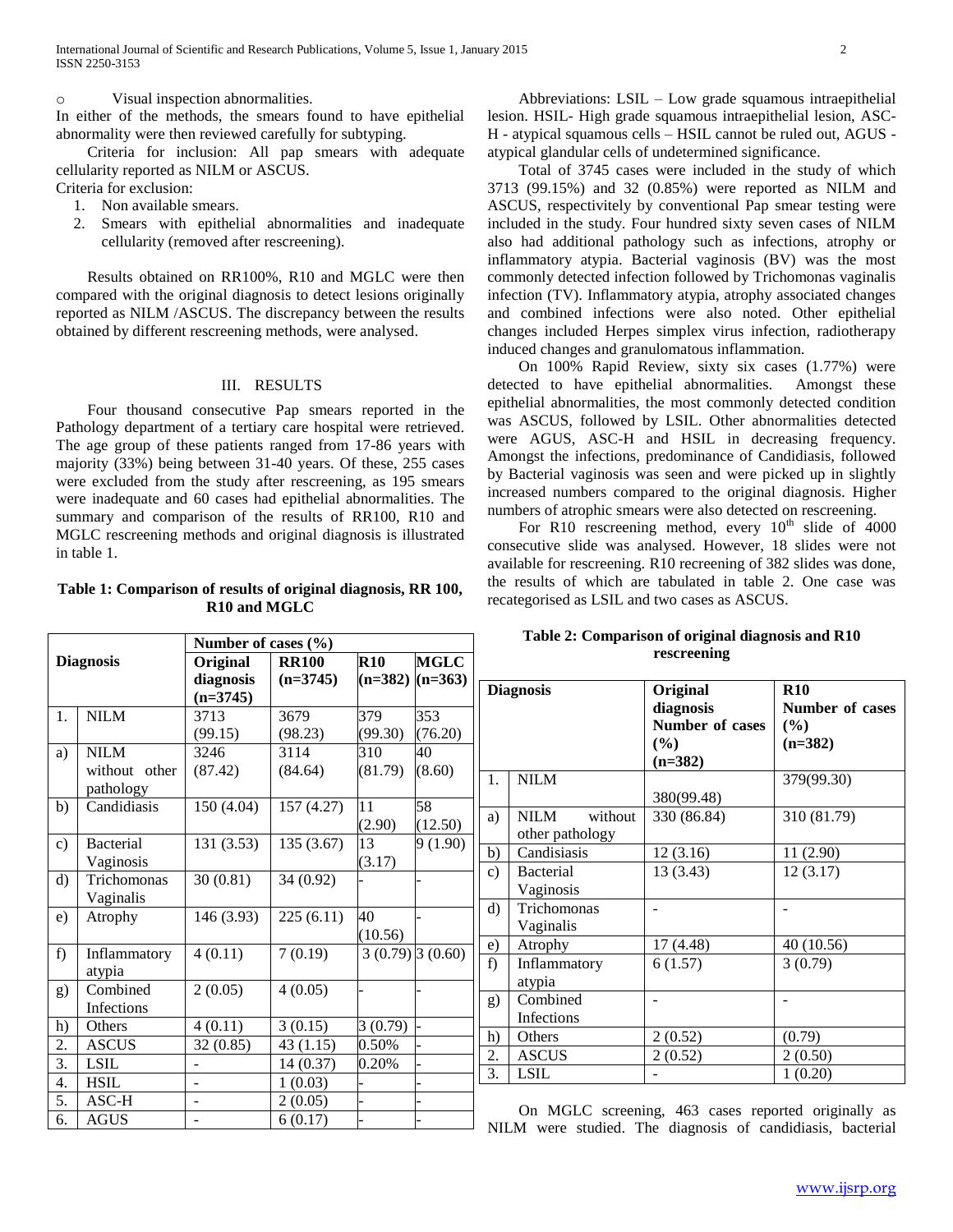International Journal of Scientific and Research Publications, Volume 5, Issue 1, January 2015 3 ISSN 2250-3153

vaginosis and trichomoniasis were comparatively higher than the original diagnosis. Epithelial abnormalities, atrophy and inflammatory atypia were not detected by this technique.

 Comparison of the three methods of rescreening and original diagnosis showed candidiasis and bacterial vaginosis being diagnosed better on MGLC. Atrophic smears and inflammatory atypia were highest in R10. No epithelial abnormality was noted in MGLC. ASCUS was the most common diagnosis, followed by LSIL. As expected, because of the higher number of slides rescreened using RR100, epithelial abnormalities were detected more often to the rate of 1.77% as compared to R10 (0.7%). MGLC method of rescreening was the least compatible with no epithelial abnormality being detected at all.

 Recategorization of cases on R100 rescreening has been illustrated in table 3**.** Of the 32 ASCUS identified during the original screening, rapid review (100% RR) confirmed 23 as ASCUS the distribution of which is demonstrated in table 2. Out of cases which were downgraded, 5 were called as inflammatory atypia , 2 as atrophic smears with related atypia ; two cases were upgraded as LSIL on RR100. Among the cases identified as NILM, 20 and 11 cases were recategorised as ASCUS (Figure 1) and LSIL (Figure 2) respectively. Six cases were recognized as AGUS (Figure 3) and one as HSIL (Figure 4).



**Figure 2. Original diagnosis – NILM, RR100 – LSIL (PAP,400X)**



**(PAP,400X)**

**Figure 3. Original diagnosis – NILM, RR100 – AGUS (PAP,400X)**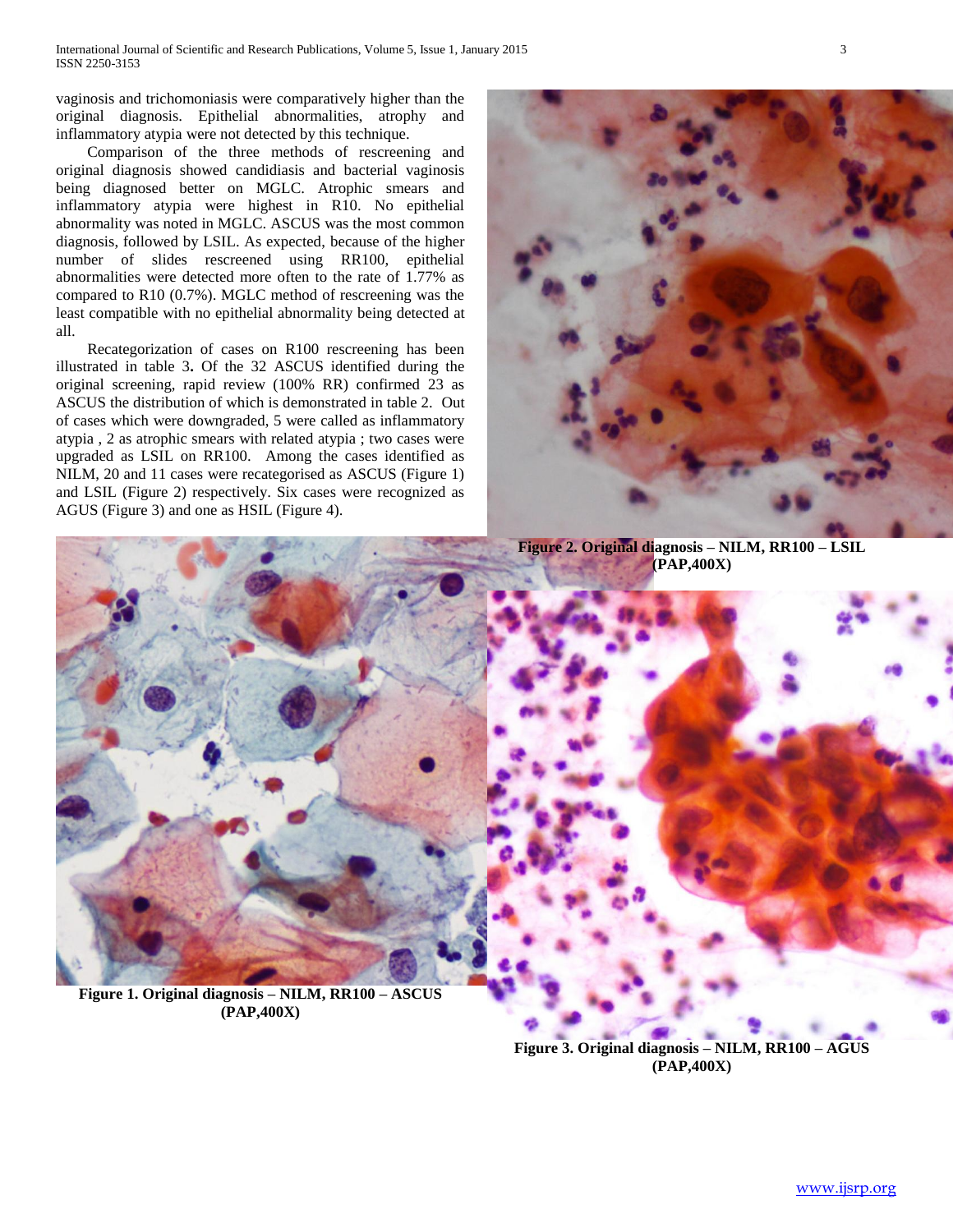

**Table 3: Recategorization of cases on R100 rescreening**

| Original diagnosis |     | RR100 category |            |               |        |                          |              |         |            |            |
|--------------------|-----|----------------|------------|---------------|--------|--------------------------|--------------|---------|------------|------------|
|                    | NI  | <b>LSI</b>     | <b>HSI</b> | <b>SC</b>     | AS     | Ade                      | Inflammatory | Atrophy | <b>AGU</b> | <b>ASC</b> |
|                    | LM  | ┶              | L          | $\mathcal{C}$ | $C-H$  | noca                     | atypia       |         | S          | <b>US</b>  |
|                    |     |                |            |               |        | rcino                    |              |         |            |            |
|                    |     |                |            |               |        | ma                       |              |         |            |            |
| <b>ASCUS</b>       |     | ◠              |            | -             |        | $\overline{\phantom{0}}$ |              | ◠       |            | 23         |
| $(n = 32)$         |     |                |            |               |        |                          |              |         |            |            |
| <b>NILM</b>        | 367 | 12             | 01         | -             | ∍<br>∠ | -                        |              |         | 6          | 20         |
| $(n=3713)$         | 9   |                |            |               |        |                          |              |         |            |            |

# IV. DISCUSSION

 This study was retrospectively carried out to detect the efficacy of the Pap Screening programme in our institute and to identify the rescreening method with the best veracity. RR100%, R 10 and MGLC methods of screening done on 4000 consecutive smears, were considered for our study. Mattosinho and co researchers (6) utilised 2954 smears for 100% RR, Amaral et al 5215 smears for 100% RR and 10% R (7). Utagava et al , Farrel et al , Shield et al , Farekar and co researchers have also carried out studies on similar number of cases (8,9,10,11). The highest number of smears studied was 1,42,208 by Baker, Melcher and Smith in their research (12).

 Inadequacy in our series was detected to be 5.12 % (195 cases). This is concurrent with Dr. Farekar's study, which showed inadequacy of 5.3% (11). Farekar and Boxer found 0.6% to be inadequate on rapid rescreening (13). Lee and researchers got 1.6% inadequate smears (4). The specimen inadequacy rate is

important and widely used quality assurance index in cervicovaginal cytology. Data from Diehl et al showed 16% of unsatisfactory samples with subsequent follow-up showed SIL or malignancy. (14)

 RR100% detected 1.77% cases with epithelial abnormality in this study on rescreening of NILM and ASCUS smears, with ASCUS accounting for 1.15%, followed by LSIL (0.37%), HSIL (0.03%), AGUS (0.17); ASC-H was the least. ASCUS cases that are optimally characterized, represent a more significant underlying lesion. In a study by Farell et al, one minute screening of 2925 smears detected additional 21 cytological abnormalities (9 ASCUS, 10 LSIL, 2 HSIL and 10 infections). (9) Atypical glandular cells of undermined significance is a difficult diagnosis to make and constitutes less than 1% of a cytology laboratory workload. (7) There was no statistically significant difference in additional pickup rates at different screening times. (9) In our study, a 45 seconds screening of 3745 smears detected 66 epithelial abnormalities with an additional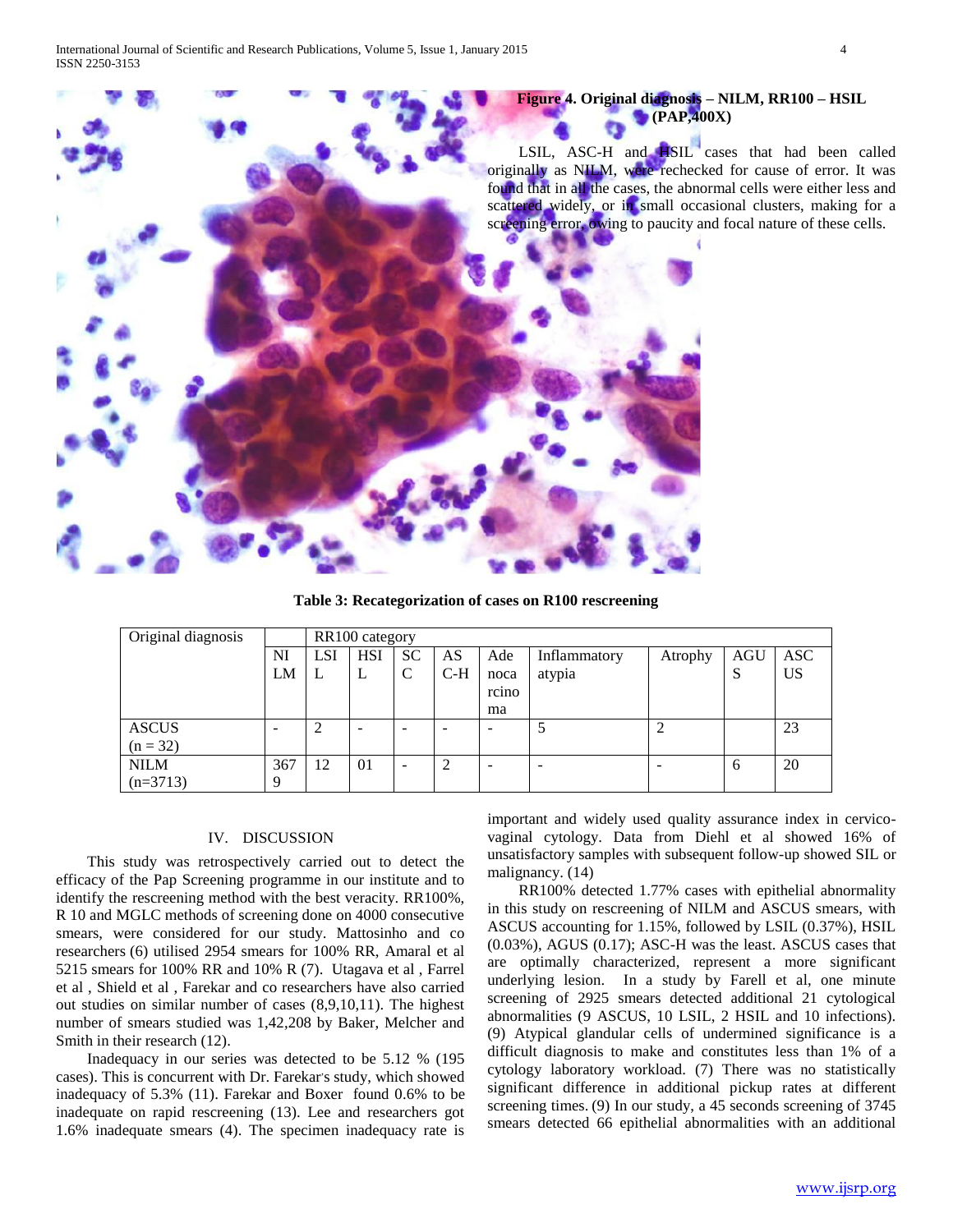load of 41 epithelial abnormalities detected from smears earlier called NILM.

 Manrique and co researchers, in their study, reported prevalence of lesions in initial evaluation as 5.5% and 100% rescreening detected additional 1.3% of lesions. The 10% random rescreening and screening based on clinical criteria detected 0.03% and 0.25% respectively. (15) Our study showed detection of 1.7% epithelial abnormalities in RR100 and 0.7% in 10% rapid rescreening. Baker and colleagues performed rapid 30 seconds rescreening and reported a five times increase in pick up of missed positive cases compared to 10% random rescreening. (12) Five cases of AGUS were diagnosed in Tan's study. In our study six cases of AGUS are detected (0.17%). (16)

On reviewing every  $10^{th}$ smear in our study, 18 were found to be inadequate and very few epithelial abnormalities were detected (0.7%) with two cases of ASCUS and one case of LSIL. Utagava detected similarly, 0.3% ASC-H, 0.1% ASCUS, and HSIL each. (8) Lee and collegues detected 1.2% of abnormal cases with 4 ASCUS and 1 LSIL. (4)

 MGLC has been suggested by Utagava as one of the quality control strategies to improve internal cytological diagnosis. 21% of their cases demonstrated cellular changes. (4) Comparatively in our series, no epithelial abnormality was detected using the aforementioned criteria. Morphologic guided criteria seems to be an efficient option to avoid errors in lesion categorization. (4) Study by Mattosinho and co researchers have involved a set of criteria with some clinical information and cytomorphologic findings for the past 10 years. (6)

 Comparison of three methods of quality control of gynaecological diagnosis, 100% RR, 10% R and morphologic guided list criteria was extensively studied by Utagava and researchers. They then upon came to the conclusion that more lesions were detected on 100% RR as compared to the other two methods. (8) This correlates very well with our study. In a study by Amaral et al, 100% rapid rescreening showed sensitivity twice that of the 10% random rescreening. (7) The better performance of rapid rescreening is due to its objective as not to provide precise diagnosis but to separate the smears of negative from epithelial lesion. Well trained cytotechnologists are able to identify abnormal smears in 1 minute rapid rescreening. (6)

 Although RR can miss abnormalities such as high grade dyskaryotic cells, it is a good alternative. The value of RR is well established and it is superior in performance when compared to 10% reveiw. (6)

 Study by Farrell et al and others showed rapid rescreening for 2 minutes is as effective as conventional screening in detecting HSIL. (9,17) In our study using a time limit of 45 seconds, 1.77% of the epithelial abnormalities were detected, with LSIL and HSIL being 14(0.37%), 1(0.03%) respectively. In a study done by Gupta et al 3.7% of additional lesions were picked up, majority being ASCUS. (5)

 It is observed that rapid review is best done by experienced staff as they have the ability to detect background clues. (11) Since the RR techniques are dependent on training, a slightly higher sensitivity is reached by the trained cytologists. (3)

 Manrique and co researchers, in their study, reported prevalence of lesions in initial evaluation as 5.5% and 100% rescreening detected additional 1.3% of lesions. The 10% random rescreening and screening based on clinical criteria detected 0.03% and 0.25% respectively. (15) Our study showed detection of 1.77% epithelial abnormalities in RR100 and 0.7% in 10% rapid rescreening. Baker and colleagues performed rapid 30 seconds rescreening and reported a five times increase in pick up of missed positive cases compared to 10% random rescreening. (12,18) Five cases of AGUS were diagnosed in Tan's study. (17) In our study six cases of AGUS are detected  $(0.1\%)$ .

 Pap smear being a widespread screening programme currently in use worldwide; requires well trained cytopathologists to make it more effective in the goal of prevention of cervical cancer and detection of precancerous cervical lesions. Auditing utilising 100% RR and continuous training of personnel involved in various aspects of the programme will go a long in the successful implementation of this programme.

## V. CONCLUSION

 Our study reaffirms the view of other researchers that considerable training and experience are required for rescreening to be effective, as subtle abnormalities and background clues can be missed. This study proves that 100% rapid rescreening is the most favourable method, as compared to R10 and MGLC. It further affirms that it can be as effective in detection of higher grades of epithelial abnormalities, and showed a better performance in picking up lower graded lesions. An analysis of cause of error and retraining of concerned personnel can go a long way in improving the Pap smear utilised Cervical Cancer detection programme.

## **REFERENCES**

- [1] Sankaranarayanan R, Ferlay J. Worldwide burden of gynecological cancer: The size of the problem. Best Pract Res Clin Obstet Gynaecol. 2006;20:207–25.
- [2] Koss LG and Melamed. Koss, diagnostic cytology and its histopathologic bases. In: Koss LG and Melamed MG (.eds) Koss, diagnostic cytology and its histopathologic bases. 5th ed. United States Of America: Lippincott Williamms and Wilkins; 2006. p 282-394.
- [3] Montemor EB, Roteli-Martins CM, Zeferino LC, Amaral RG, Fonsechi-Carvasan GA, Shirata NK, Utagawa ML, Longatto-Filho A, Syrjanen KJ. Whole, Turret and step methods of rapid rescreening: is there any difference in performance? Diagn Cytopathol. 2007;35(1):57-60.
- [4] Lee BC, Lam SY, Walker T. Comparison of false negative rates between 100% rapid review and 10% random full rescreening as internal quality control methods in cervical cytology screening. Acta Cytol. 2009;53(3):271-6.
- [5] Gupta S, Sodhani P, Singh V, Pant JN, Chachra KL, Bhatt NC, Sardana S. Rapid rescreening of cervical smears by cytopathologists: experience at a WHO collaborating centre for research in cytology. Indian J Pathol Microbiol. 2004;47(1):8-10.
- [6] Mattosinho de Castro Ferraz Mda G, Dall' Agnol M, di Loreto C, Pirani WM, Utagawa ML, Pereira SM, Sakai YI, Feres CL, Shih LW, Yamamoto LS, Rodrigues RO, Shirata NK, Longatta Filho. 100% rapid rescreening for quality assurance in a quality control program in a public health cytologic laboratory. Acta Cytol. 2005;49(6):639-43.
- [7] Amaral RG, Zeferino LC, Hardy E, Westin MC, Martinez EZ, Montemor EB. Quality assurance in cervical smears: 100% rapid rescreening vs. 10% random rescreening. Acta Cytol. 2005;49(3):244-8.
- [8] Utagawa ML, Shirata NK, Mattosinho de Castro Ferraz Mda G, di Loreto C, Dall' Agnol M, Longatto-Filho A. Performance of 3 methods for quality control for gynecologic cytology diagnoses. Acta Cytol. 2008;52(4):439-44.